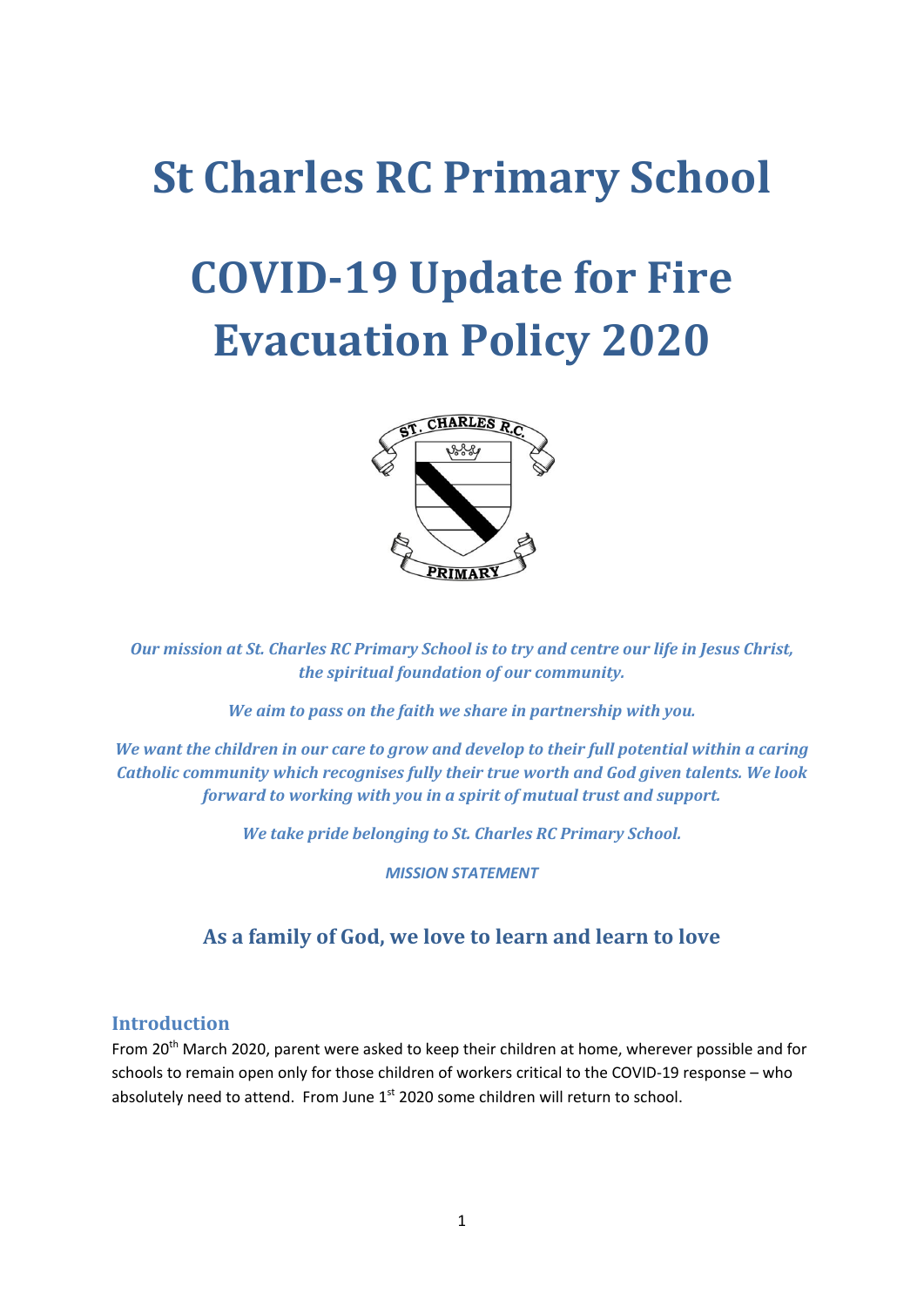# **Context**

From 1<sup>st</sup> June schools are being asked to reopen in a phased response. There are multiple pieces of government guidance that recognise that younger children struggle to socially distance however they also recognise the need for schools to reopen in a manner that reduces transmission and considers the health and safety implications for all. As a response we are making the following additions to our fire evacuation policy.

#### **Aim**

The aim of this fire procedure is to provide a response to a fire and achieve a safe and effective evacuation of the building.

| <b>Fire Control Officer</b> | <b>Clare Campbell</b>                                          |
|-----------------------------|----------------------------------------------------------------|
| Deputy Fire Control Officer | Nicola Drake                                                   |
| Search Officer(s)           | Deborah Shearer - office, disabled toilet and ladies<br>toilet |
|                             | Susan Starkie - Nursery Classroom                              |
|                             | Yvonne Holt - Reception classroom                              |
|                             | Christina Leckey/Rachel Coussons - Year 1                      |
|                             | classroom and cloakroom                                        |
|                             | Amanda Williams - Year 2 classroom and                         |
|                             | cloakroom                                                      |
|                             | Theresa O'Donnell - Y3 classrooms and cloakroom                |
|                             | Clare Brown - Y4 classrooms and cloakrooms                     |
|                             | Gisella Steedman - Y5 classrooms and cloakroom                 |
|                             | Lyn Hackett - Y6 classrooms and cloakroom                      |
|                             | Sarah Medrano - disabled toilet, staff room and                |
|                             | staff toilets, including collection of staff signing in        |
|                             | sheet                                                          |

# **Management of the Fire Procedure is by:**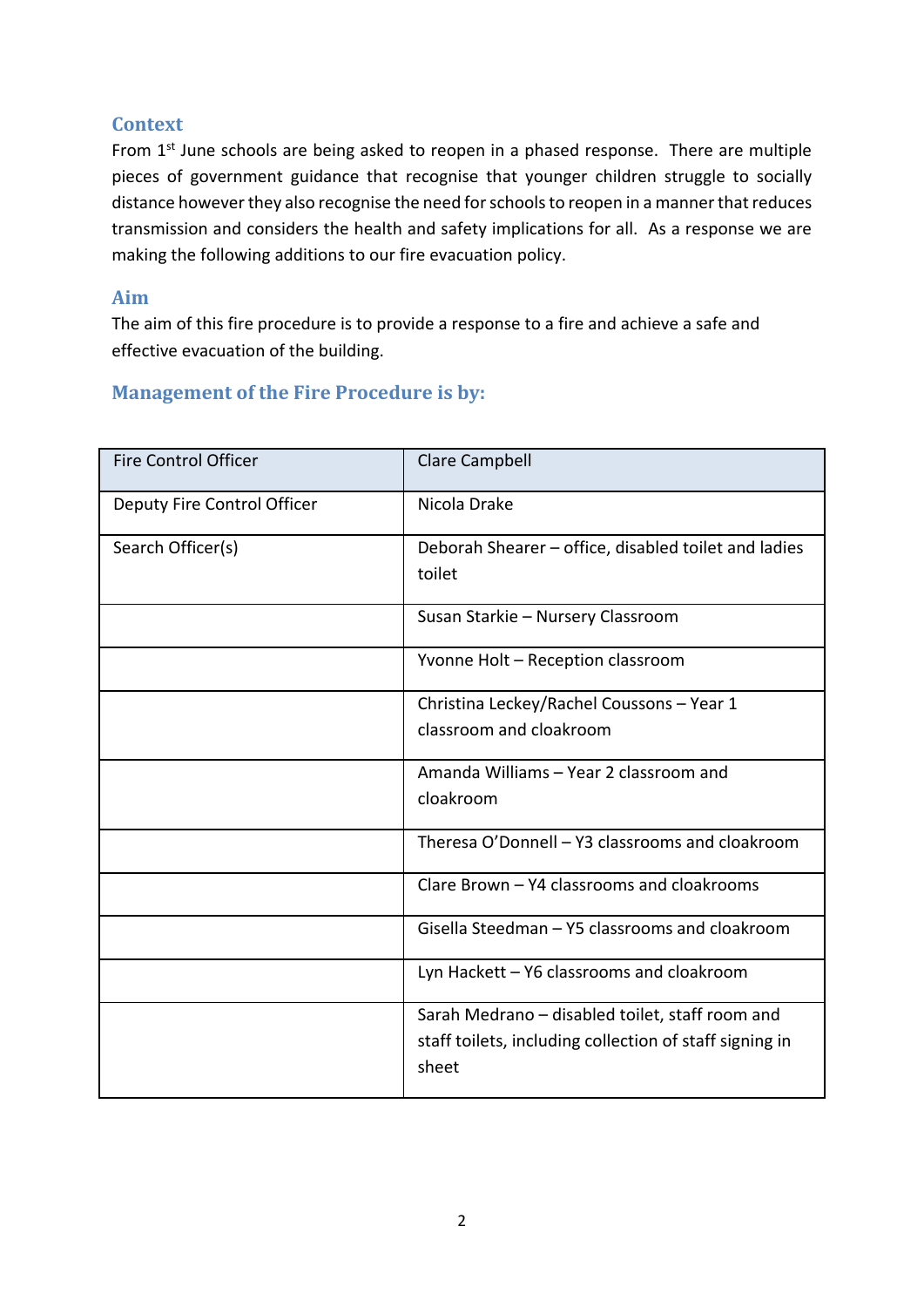- The role and responsibility of the Fire Control Officer is set out in Salford City Council's Fire Policy (http://intranet.salford.gov.uk/fire\_safety\_policy.doc). The role of the Search Officer is to search rooms if it is safe to do so and advise and assist occupants to the assembly point and to report to the Fire Control Officer whether their area is clear or not.
- The fire alarm is a continuous siren. The fire alarm does NOT have automatic connection to the fire service and so the OFFICE STAFF or most senior member of staff on duty should telephone the Fire Service on 9-999.

#### **Fire escape routes and exits are:**

- Marked in all rooms
- The assembly point is the PLAYGROUND
- The system for identifying whether the building has been successfully evacuated and it is unoccupied is a search of the rooms and a roll call of persons assembled in the assembly compared against the Registers and the visitors book.

# **Fire Action**

- Fire Action Notices are posted at each break glass point in the building.
- On hearing/seeing the alarm (continuous siren) all persons will leave the building by the nearest safe exit.
- **In class: Teachers are responsible for the pupils in their bubble and will: lead the evacuation; instruct pupils to remain calm and evacuate in a line 2 m apart; remind pupils where their assembly point is and lead them to the markings which are at 2m distances; ensure that they know their school Fire Evacuation Procedure; ensure that all their pupils know how to evacuate in the event of a fire; carry out a roll call at the assembly point; ensure that there is always a clear route to their classroom Fire Exit; ensure that their classroom Fire Exit Door is available for use. (If it is an exterior door, then it should be secured, but NOT locked). Search officer(s) will search their departments (if it is safe to do so) and assist/direct occupants to leave the building. The Fire Control Officer (or if FCO is absent the most senior member of staff on duty) will telephone the Fire Service (9-999).**
- At lunchtime: the bubble lead at that time will take responsibility for evacuating children as above and they will be supported by any available teachers taking a roll call at the assembly point.
- Before and after school: Search officer(s) will search their department (if it is safe to do so) and assist/direct occupants to leave the building. The Fire Control Officer (or if FCO is absent the most senior member of staff on duty) will telephone the Fire Service (9- 999). The Fire Control officer will maintain control of access to the premises.
- Evening events: Search Officers and a Fire Control Officer will be appointed and trained in their role prior to the event.
- Disabled persons will be assisted as identified in their personal emergency evacuation plan (PEEP).
- The office staff will pick up the registers and visitors book and use it and also talk to the search officer(s) to undertake a roll call at the assembly point and establish whether the building is unoccupied. They will also pick up the school keys and mobile phone.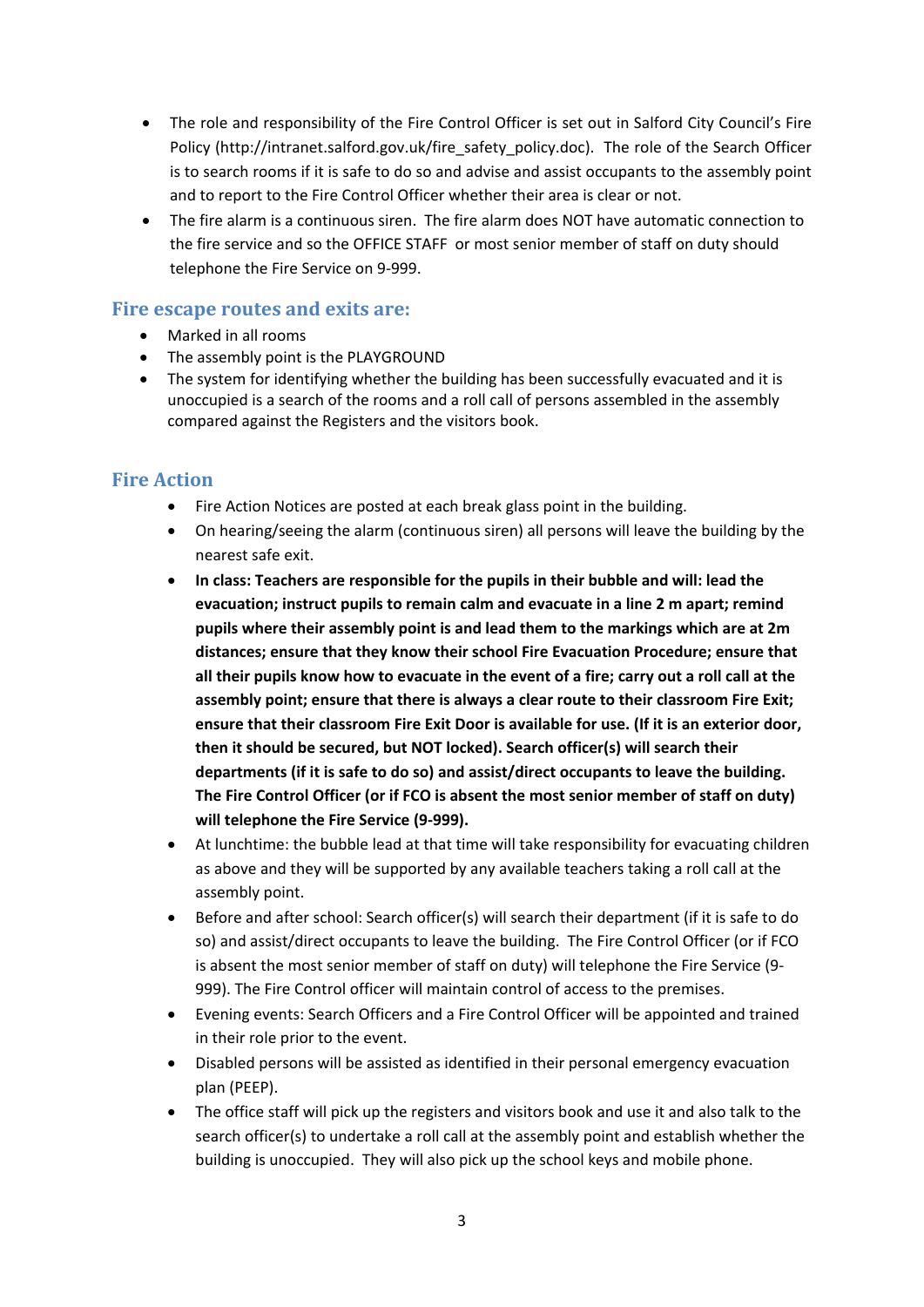- If you discover a fire sound the alarm by activating the nearest break glass point. Tackle the fire only if it is small and safe to do so. Do not use more than one extinguisher to tackle a fire, leave the building once your first extinguisher has expired.
- Close doors and windows if safe to do so. Turn off sources of ignition where safe to do so. Report the presence of flammable materials to the Fire Control Officer.
- Do not delay to collect personal belongings.

#### **Visitors**

On arrival visitors should be made aware of the location of exits, break glass points, the fire blanket and fire extinguishers.

# **Location of Exits, Call Points and Extinguishers**

#### **Fire exits are:**

• Clearly marked and shown on a map in each room along with the escape route

#### **Break glass call points are:**

• Next to all emergency exits

#### **Fire extinguishers are located at:**

• Frequent locations throughout the building

#### **Changes to fire evacuation:**

School will:

- Ensure that fire alarms are tested weekly and emergency lights tested monthly
- Check daily to ensure that emergency exits are accessible and that fire alarm points are unobstructed
- Continue fire safety testing and keep ignition sources separate from combustible materials. Even where stockpiling is necessary due to external factors, these safety measures must be followed
- Continue to keep fire doors closed they should never be propped open
- Ensure any new or temporary staff have had fire safety training and awareness
- Be vigilant of any potential hazards or risk, particularly where staffing levels have reduced or if staff are working alone or in an isolated environment

**If a fire does occur in your premises you must ensure the fire service is called at the earliest opportunity and inform the operator that an evacuation is in progress.**

# **Reducing risk of fire:**

We can reduce the risk of fire by ensuring:

• Entrances and exits are kept clear